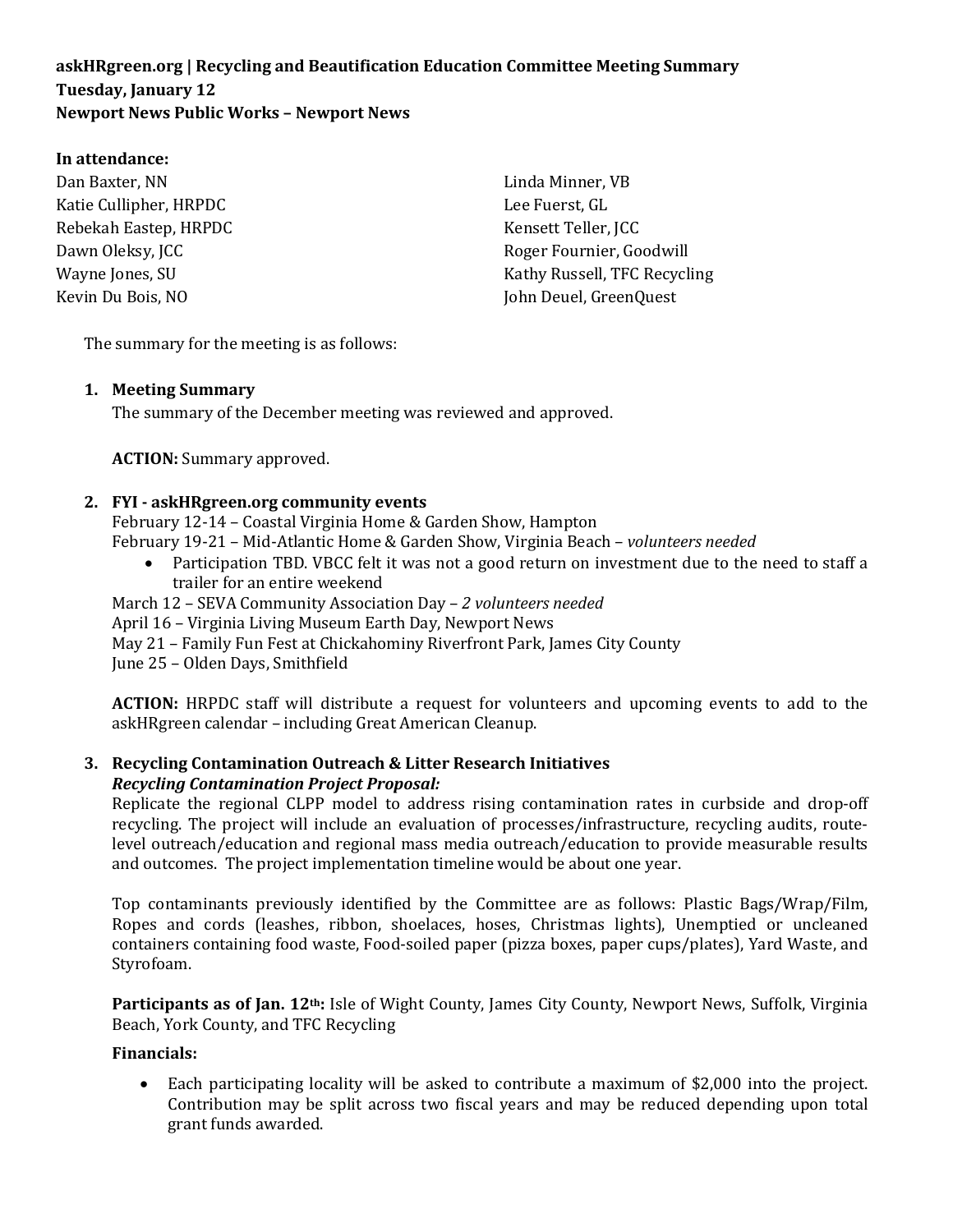- HRPDC staff reached out to DEQ to inquire about using local litter and recycling grant funds as a funding source for locality contributions to the project but had not received a definitive response as of January 12th.
- Locality contribution would be paid through an invoice from HRPDC to the locality. HRPDC staff can provide a sample of this document.
- Rising contamination rates may impact cost of future contracts between locality and MRF. Localities can use this fact to help justify the additional financial contribution to the project.
- The Committee will contribute \$20,000 (half of the FY16 media budget \$16,500 and additional contingency funds) to put towards media, outreach materials, route outreach materials and project management.
- MRFs will contribute about \$500 per route and facilitate recycling audits.
- Committee members recommended reaching out to other grantors or corporate partners.

# **Discussion:**

- Add increasing participation rates as a secondary goal
- Identify "next steps" and how this can be replicated locally, regionally, etc.
- Focus on consistent, positive messaging to avoid discouraging recycling (i.e. emphasis what can be recycled instead of what can't)
- Consistent message delivery methods

*Litter in Low Income Communities Social Marketing Research:* The goal of the project is to conduct scientific research (social marketing study) in low income neighborhoods to understand the beliefs, values, and morals influencing littering behavior and any barriers to changing littering behavior. Participating localities will identify study areas in low income neighborhoods with chronic littering problems. Data would be analyzed both pooled and by neighborhood to determine if results were statistically different or could be used to characterize conclusions and be transferable to other similar demographics.

- The Committee formed a work group including Norfolk, Suffolk, York County and Newport News. The work group will prepare a detailed proposal to be used in applying for grant funding.
- The work group will meet monthly after the regular Committee meeting and report back as needed with updates.

# **ACTION:**

**Recycling Contamination Project Proposal:** Participating localities should consider neighborhoods to target (a broad perspective of recycling issues among multiple demographic audiences is recommended); redesign project to address committee discussion; finalize participating MRFs and localities; submit grant proposal (February); form workgroup to form messaging following first audit; and, begin identifying neighborhoods to include in the project.

**Litter Research:** Workgroup will provide an update at the February Meeting.

# **4. Mini-grant Applications**

The Committee reviewed and discussed funding for the following mini-grant applications.

- Water Bottle Refilling Station at York High School approved
- Paper Recycling Program at Willoughby Elementary School approved

**ACTION:** HRPDC staff will award grants.

# **5. Promotional Items**

The reusable bags ordered by the committee have arrived and are available for pickup from the U-Haul storage facility. A breakdown of the quantity for each locality was provided to the Committee.

**ACTION:** Committee members should pick up their reusable bags at the February meeting.